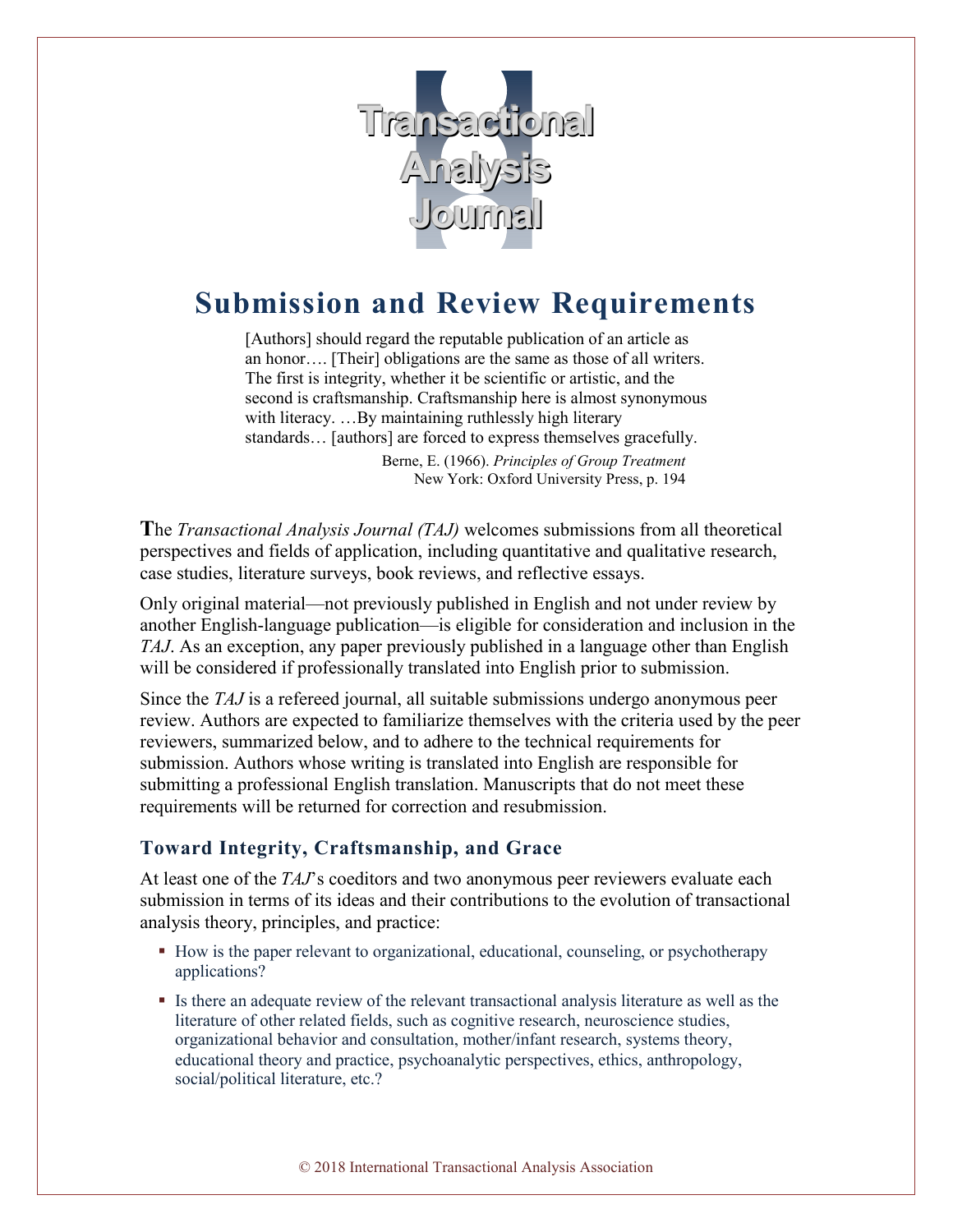The editors and reviewers also consider whether the author's writing is professional and clear:

- Is the title both engaging and reflective of the paper's content?
- Does the abstract conform to the standards and functions outlined in the *Publication Manual*  of the American Psychological Association, 6<sup>th</sup> Edition (parts of which are available online at http://www.apastyle.org/manual/index.aspx)? Is it "accurate, concise, quickly comprehensible, and informative"?
- Does the overall structure of the paper help to represent the author's ideas and facilitate the reader's understanding?
- Does the text include subheadings that help organize the material for readers?
- Is the author's writing style easy to read and lively? Is it professional, for example, taking care to avoid use of the male pronoun when referring to people in general?
- If the paper includes figures, tables, or other graphic images, are they necessary, easily understood, and integrated well into the main text and with the ideas of the paper?
- Does the author end the article with a conclusion (rather than a summary), one that engages the reader in thinking about further questions the article might raise, how others might build on or further develop the ideas presented, creative uses of the material, etc.?

The editors and reviewers also check to see that the paper has been prepared with care, especially in regard to proper grammar, correct (American English) spelling, and an absence of typographical errors:

- Are quotations and publications referenced correctly in the main text of the paper, giving author name, year of publication, and page number(s)?
- Is the reference list at the end of the paper formatted according to the guidelines offered in the APA *Publication Manual*? (Additional guidelines for formatting references can be found at the end of this document.)
- Does the author preserve anonymity by referring to her or his previous publications in the third person, for example, "Smith (2001) has argued…" instead of "In an earlier paper, I (Smith, 2001) argued…"?

#### **Submission Requirements for Authors**

If you are an author considering a submission to the *TAJ*, the first step is to determine that your paper is well written in terms of content, structure, and style. The second step is to prepare your manuscript according to the following technical requirements and then to submit it as a Word document via email to the *TAJ* managing editor, Robin Fryer, at robinfryer $(\alpha)$ aol.com. Please make sure that:

- a) Your manuscript is not longer than 7,000 words (which should include the abstract, keywords, all text, the reference list, author biography, and the equivalent of the word space taken up by tables/figures), and your abstract is not longer than 150 words.
- b) All text—including references, quotes, and tables—is single-spaced.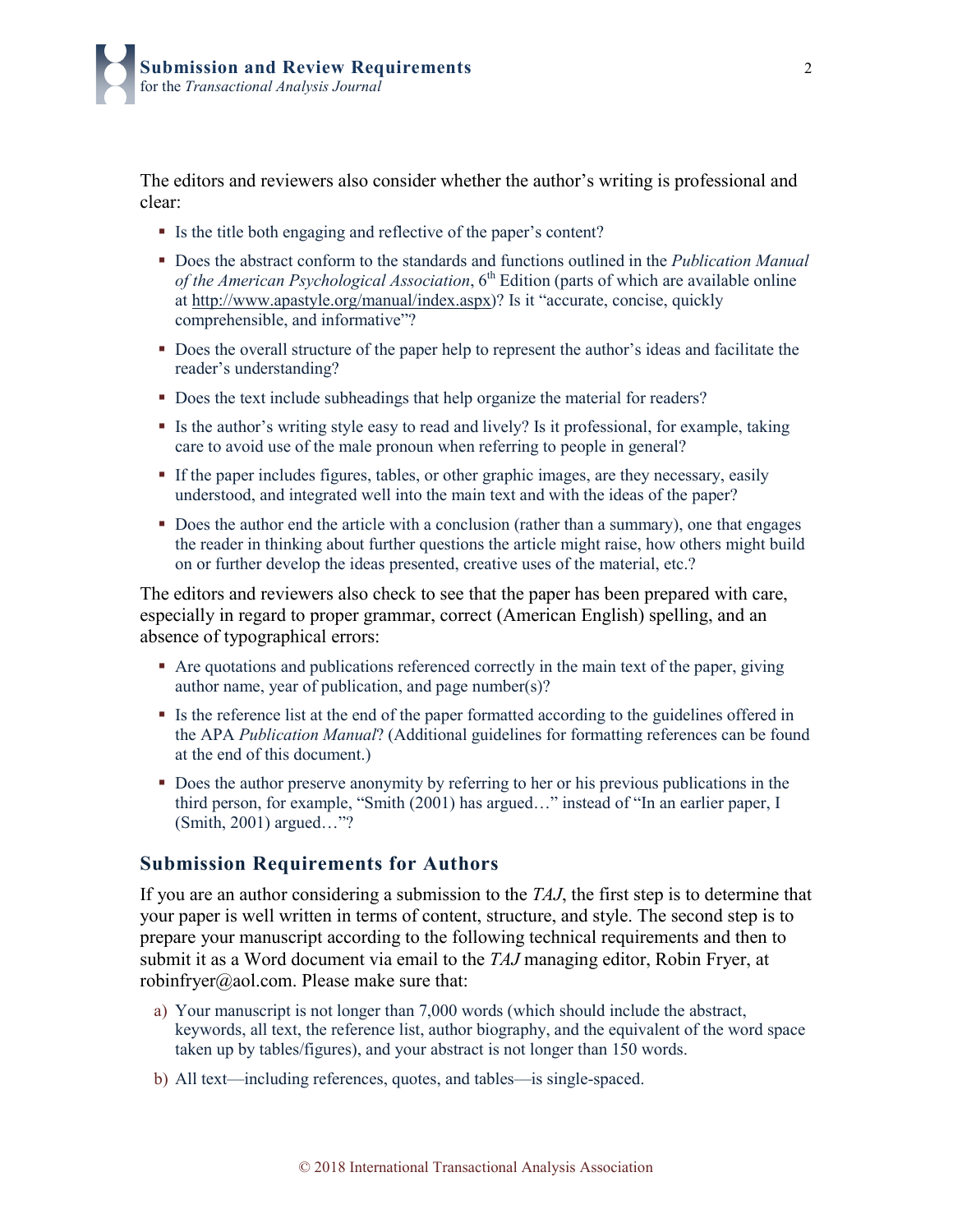- c) Any material in footnotes has been integrated into the main text of your paper (since the *TAJ* does not use footnoting).
- d) Your manuscript is free of *any* information that would identify you as its author.
- e) Make sure your paragraphs do not start with indents but instead are separated with a line space.
- f) Make sure that *all* quoted text is indicated with quote marks and that indented block quotes are also set off as separate paragraphs. Check all quotes for accuracy of wording, spelling, punctuation, etc. Indicate anything left out with ellipses. Indicate anything changed or added with brackets. If the quote contains any bold or italic emphasis, indicate if that emphasis was the original author's or yours. Indicate author, year, and page number(s) for each quote. If quoting from an online source and the material is not paginated online, indicate the paragraph(s) where the quote can be found.
- g) When describing ego states, write out each one at least the first time it is used with its abbreviation in parentheses following if you wish. For example, "Parent ego state  $(P_1)$ ." If using subscripts for  $P_1$ ,  $P_2$ ,  $A_1$ ,  $A_2$ , etc., please format with the numbers sitting to the right and below the P, A, or C (as shown here).
- h) If using figures, tables of other graphic images, please indicate in the text where they go. However, be aware that if your article is published, they will be located based on where they fit best in terms of page breaks, etc.
- i) Provide each table as a separate, editable Word document. Tables will be reformatted by the printer using their standard font/formatting, so make sure what you send is clear and easy to read.
- j) Each figure or other graphic image (including photos) must be submitted as a separate JPG, TIFF, or PDF image of 300 dpi resolution or higher. Although the online version of images can be in color, in the hard copy all images and photos will be in black and white, so take that into consideration. Images with clear, dark, simple lines work best. Use Arial font and American English spelling/punctuation for all wording in figures and images. Proof everything carefully for accuracy. As the author, you will be charged for any additional work required to prepare figures or other graphic images for printing.
- k) Do not include the figure number or title in the image itself. Those should only be listed in the text at the point where you indicate the figure should be placed.

Along with your manuscript, please send a separate cover letter, signed by you, giving the title of your submitted manuscript. In addition:

- a) State whether or not your manuscript is under consideration or has been previously published elsewhere.
- b) Please retype or copy and paste the following paragraph into your letter:

In signing this letter, I assert that I have obtained permission from any client(s) whose confidential information has been disclosed in the above-titled submission, and/or have protected confidentiality by sufficiently disguising the identity of any client(s) described therein, and therefore agree to hold the *Transactional Analysis Journal* and the ITAA blameless in the event of any lawsuit or legal action resulting from the publication of such information.

c) Submit a short biographical statement that can eventually be used at the end of your article. It should include your name as you would like it to appear in the publication, your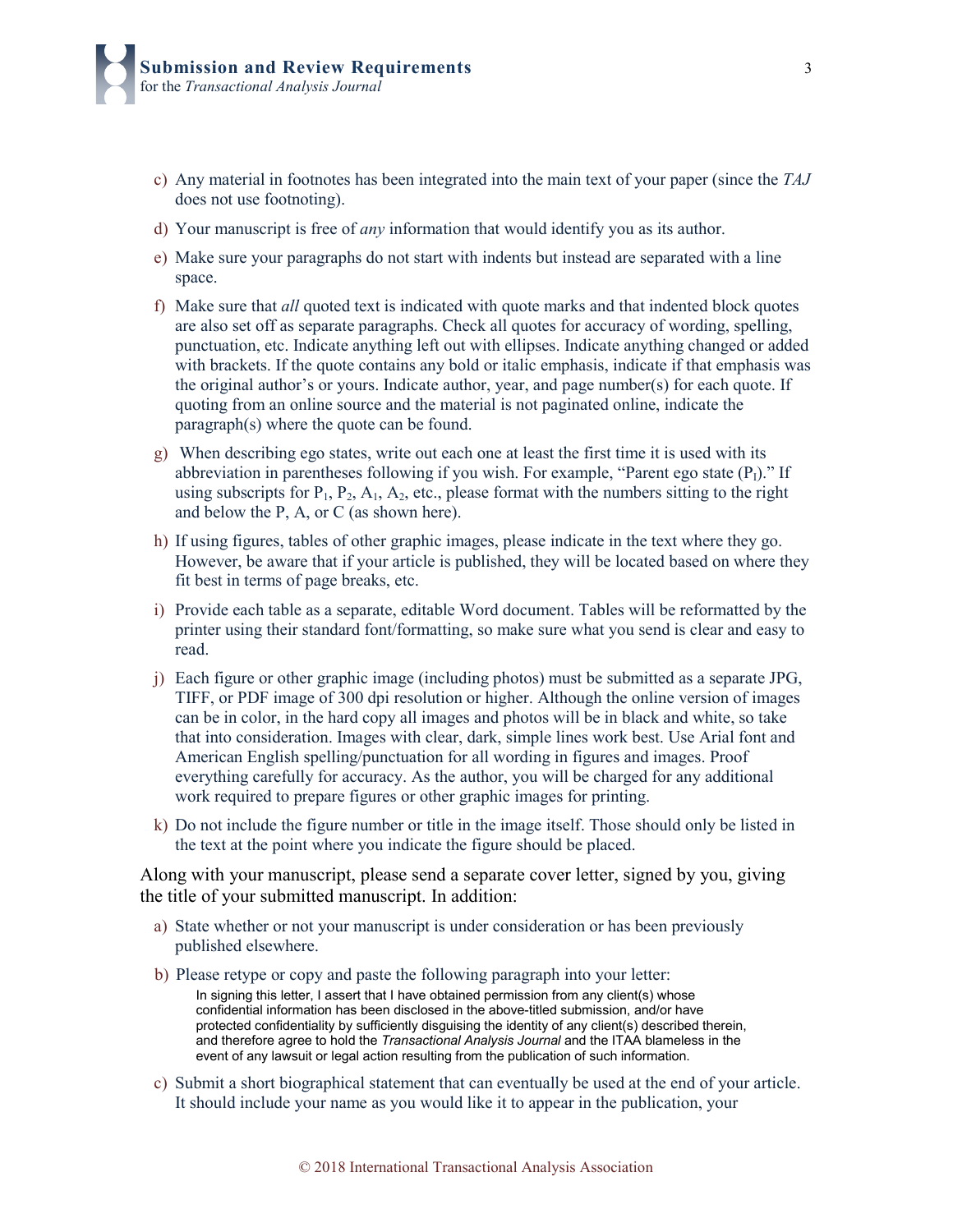professional degree(s), your TA certification (if any, including applicable fields of specialization), a brief description of your current professional work, and your postal and email addresses where readers can contact you if they wish.

d) Please also include in your letter the best number(s) to reach you by phone if necessary. (These numbers will not be published.)

*NOTE: You can send your signed letter as an email attachment with your manuscript, either by inserting a digital signature into a Word document or by printing the letter, hand signing, and then scanning it. You can also mail a physical copy of the signed letter to: Robin Fryer, 1700 Ganges Avenue, El Cerrito, CA 94530-1938, USA.*

### **Next Steps**

Once you have met the above submission requirements, your manuscript will be sent to one of our coeditors, who will review for basic readability (i.e., professionally written English, clarity of the ideas presented, and relevance for the transactional analysis community). After that, your paper will be sent to the anonymous peer reviewers. If your paper is accepted for publication, further edits may be required.

 $\bullet\spadesuit\bullet$